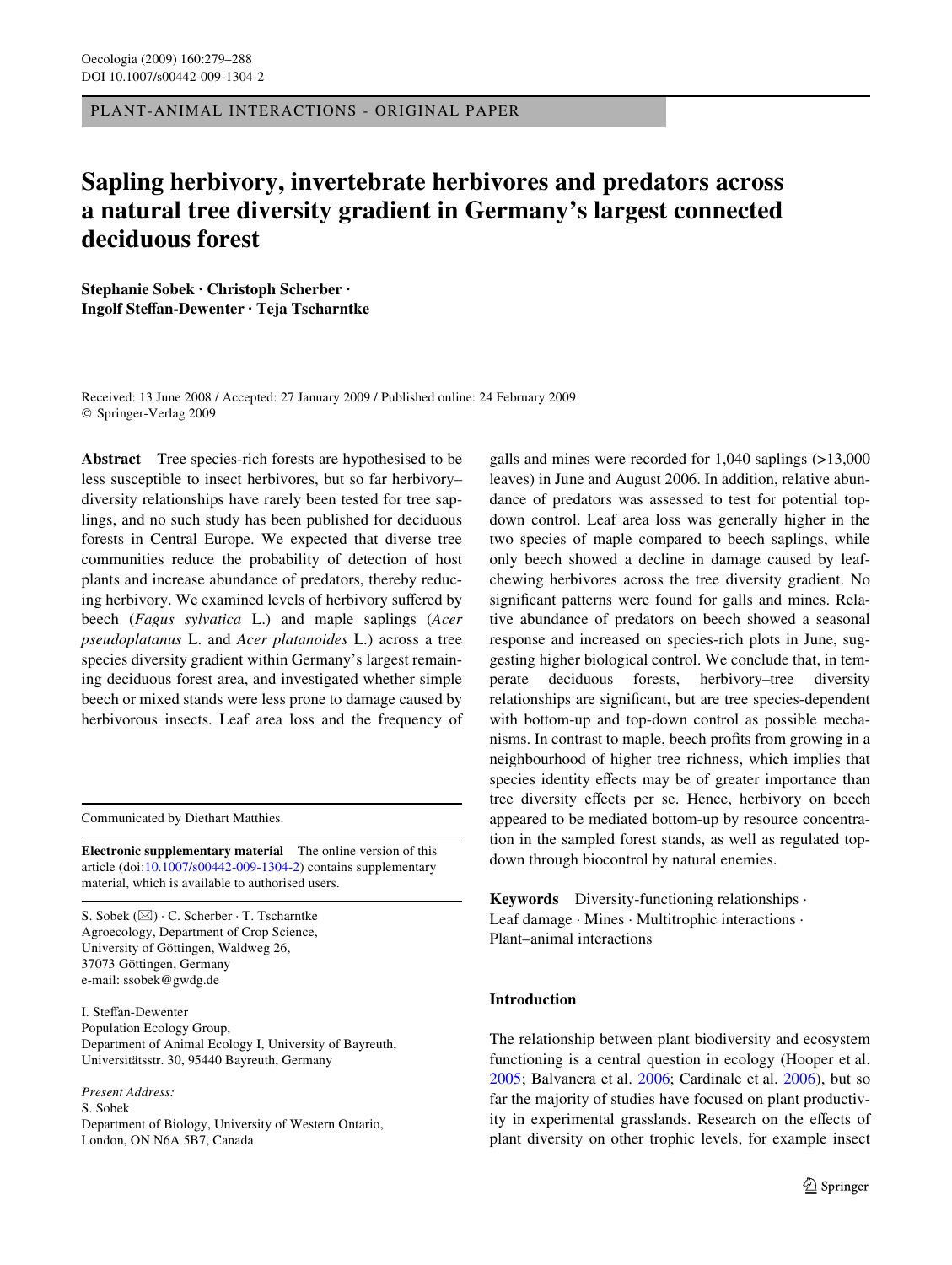herbivores as primary consumers, has a long tradition in agricultural habitats (reviewed in Andow [1991\)](#page-7-2), while natural habitat types have only recently begun to be considered. In most of these studies, reduced insect herbivory was observed with increased plant diversity, both in agricultural (Risch et al. [1983](#page-8-1)) and grassland (Unsicker et al. [2006](#page-9-0)) or forest habitats (Jactel et al. [2006](#page-8-2); Jactel and Brockerhoff [2007](#page-8-3); Kaitaniemi et al. [2007\)](#page-8-4). However, some authors found the opposite (Vehviläinen et al.  $2006$ ) or no effect at all (Scherber et al. [2006](#page-8-5)), and the outcome often appears to be species dependent (Jactel and Brockerhoff  $2007$ ; Vehviläinen et al. [2007](#page-9-2)). Identity of the observed plant species and of species in the surrounding community, as well as host specificity of herbivores, have been shown to affect the herbivory–plant diversity relationship (Koricheva et al.  $2006$ ; Unsicker et al.  $2006$ ; Jactel and Brockerhoff  $2007$ ). According to data from other invertebrate herbivores (e.g. molluscs), diversity–herbivory relationships are not controlled by plant diversity in the local neighboorhood, but by plant diversity observed on community level (Hanley [2004](#page-7-3)).

Lower susceptibility of species-rich plant communities to insect herbivores, also described as associational resistance (Tahvanainen and Root [1972](#page-9-3); Karban [2007;](#page-8-7) Sholes [2008](#page-8-8)), can be explained with two well-established concepts: the resource concentration hypothesis (Tahvanainen and Root [1972;](#page-9-3) Root [1973](#page-8-9)) and the enemies hypothesis (Root [1973](#page-8-9); Russell [1989\)](#page-8-10). The resource concentration hypothesis is based on the assumption that specialist herbivores accumulate in dense patches of their host plants and reside there if the conditions are favourable (Root [1973\)](#page-8-9). In diverse plant communities, individual plant species are often less prone to herbivore infestation, because host-finding is hindered due to lower host plant densities. Plants growing in small patches of low abundance appear to be structurally or chemically masked by their surrounding neighbours (Mauchline et al. [2005;](#page-8-11) Karban [2007\)](#page-8-7). According to the enemies hypothesis, a diverse matrix of flowering plants in species-rich assemblages offers alternative prey, accessory food (e.g. pollen, nectar) and various shelter options for predators and parasitoids (Root [1973](#page-8-9); Russell [1989](#page-8-10), Jactel et al. [2005\)](#page-8-12). This increased structural diversity enhances natural enemy abundance and functional diversity, finally resulting in effective biological control of specialist herbivores.

More recently, a mechanism called associational susceptibility (White and Whitham [2000\)](#page-9-4) has been suggested to explain why in some studies no reduction, or even an increase, in herbivory with increased plant diversity was found. According to this idea, generalist herbivores are thought to spill over from preferred plant species to less favoured hosts in the adjacent neighbourhood (Jactel et al. [2005](#page-8-12); Carnus et al. [2006](#page-7-4)).

In diversity gradients across forest ecosystems, most studies carried out so far primarily focused either on specific forest pests (e.g. Su et al.  $1996$ ; Jactel et al.  $2002$ ) or generalist insect herbivores (Vehviläinen et al. [2006](#page-9-1)). Predator abundance was not included in these investigations, although it is sometimes referred to as a possible explanation for observed differences in herbivore damage (Su et al. [1996](#page-9-5)), and has only recently gained more interest in studies of forest herbivory (Jactel et al. [2006](#page-8-2); Vehviläinen et al. [2008](#page-9-6)).

The impact of herbivore damage on plant survival is strongest in early developmental stages (Maron [1997;](#page-8-14) Hanley and Fegan [2007\)](#page-7-5), and during ontogeny defensive plant traits are subject to change (Boege and Marquis [2005\)](#page-7-6). In forest ecosystems, most studies have focused on herbivore damage in the canopy tree layer, but naturally grown saplings have rarely been used as target organisms for observation. Although early-stage tree damage caused by large herbivores (i.e. deer browsing) has been intensively investigated (Hester et al. [2000\)](#page-8-15), data are scarce for insect herbivory. Studies usually only include low hanging branches of trees and larger saplings (e.g. Le Corff and Marquis [1999;](#page-8-16) Forkner et al. [2006](#page-7-7)), rather than surveys of whole saplings in an early stage of regeneration. For juvenile trees at this stage, only data for experiments with planted trees exist (Ladd and Facelli [2005;](#page-8-17) Löf et al. [2005;](#page-8-18) Massey et al. [2006;](#page-8-19) Norghauer et al. [2008](#page-8-20)), while in situ observations of individuals already established in the natural forest environment are so far missing. Although experiments with planted trees can be of great value for manipulating diversity per se, they are insufficient in imitating the age structure and spatial heterogeneity of the natural forest canopy and understory (Leuschner et al. [2009](#page-8-21)).

If trees are damaged by herbivores, growth and productivity of infested individuals is either reduced, eventually leading to a disadvantage in competition, or reinforced by overcompensation (Ayres et al. [2004;](#page-7-8) Zeide and Thompson [2005](#page-9-7); Huttunen et al. [2007\)](#page-8-22). Damage may also enhance vulnerability to fungal or bacterial pathogens (Kluth et al.  $2001$ ). Insect herbivory on saplings might, thus, affect forest regeneration and play an important role in the establishment of future forest communities. No studies have been published so far on sapling herbivory and tree diversity in exclusively deciduous forests of the temperate climate zone. In particular, it is remarkable that no studies have investigated this relationship using *Fagus sylvatica* L., which has been declared to be "the most successful Central European plant species" in its manner of expansion across the continent (Leuschner et al. [2006\)](#page-8-24).

In this study, we addressed this research gap by examining tree diversity effects on herbivory of young instead of mature trees and also included a survey of invertebrate herbivores predators. We used a gradient ranging from simple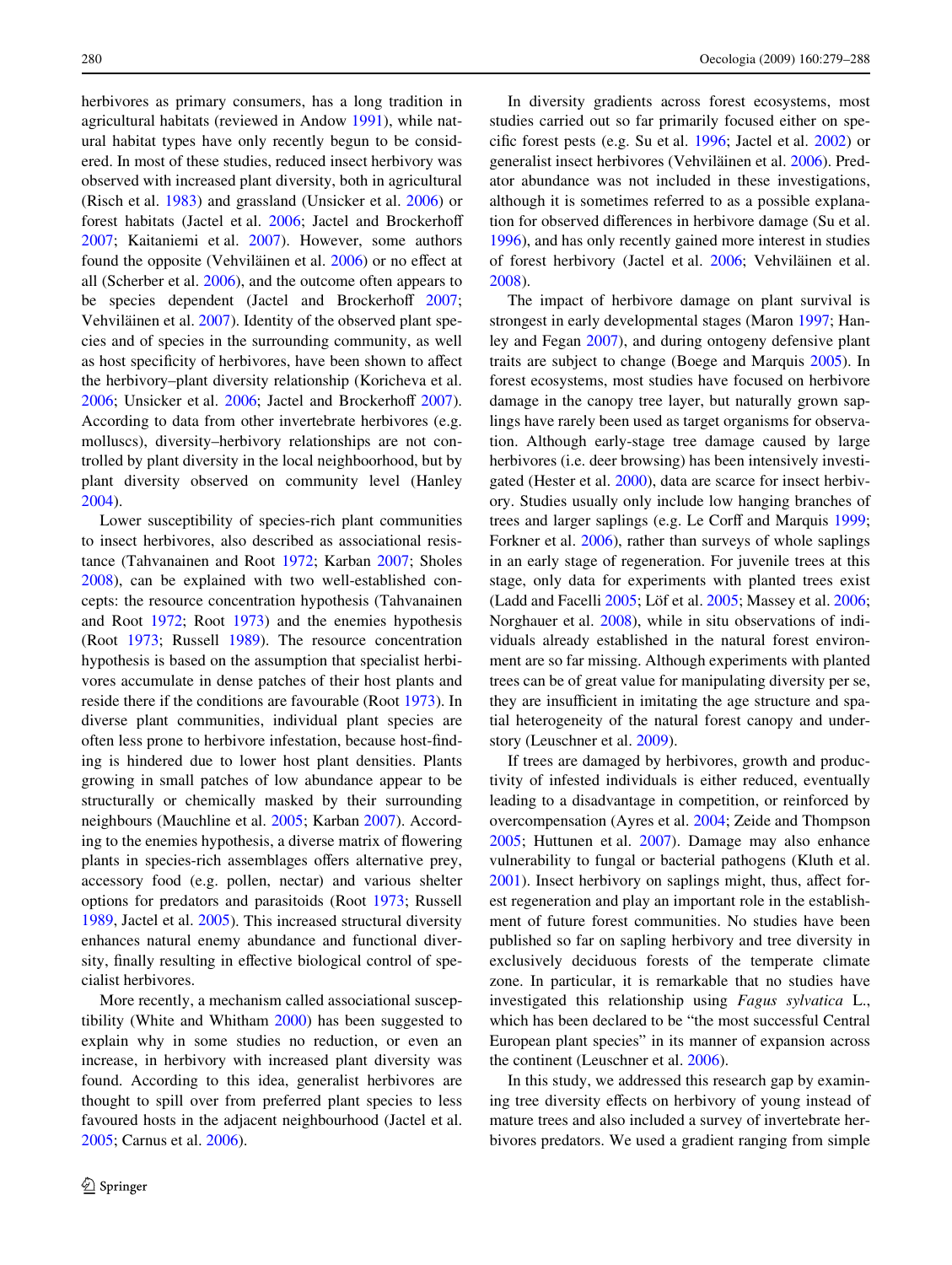beech to diverse forest stands within a temperate, deciduous, semi-natural forest in Central Europe, and studied leaf damage in beech and maple saplings across this gradient. We hypothesised that herbivory rates decrease with increased tree diversity due to host-finding limitations, and that relative abundance of predators increases, thereby enhancing top-down control of herbivorous insects. We also tested for host plant specific differences in herbivore and predator responses. Specifically, we addressed the following questions: (1) Which sapling species is affected most by leaf-chewing insects, and how severe is the extent of leaf area loss? (2) Are diverse forest stands less susceptible to insect herbivores than simple stands? (3) How is the frequency and distribution of galls and mines across the gradient? (4) How is the relative abundance of predators and parasitoids related to tree diversity and the herbivore damage patterns?

#### **Materials and methods**

#### Study area

The study was carried out in Germany's largest remaining connected semi-natural deciduous forest, the Hainich National Park, Thuringia. The Hainich forest covers a total area of 16,000 ha. Approximately half of it was designated national park in 1997 (Nationalpark Hainich; [http://](http://www.nationalpark-hainich.de) [www.nationalpark-hainich.de\)](http://www.nationalpark-hainich.de).

All research plots were located in the north-eastern part of the protected area close to Weberstedt (approximately  $51^{\circ}$ 1'N,  $10^{\circ}$ 5'E) and the average distance between plots was 4.9 km. The study site had an elevation of 350 m asl and a temperate climate, with an average temperature of +7.5°C (1973–2004, Deutscher Wetterdienst). Average annual temperature in 2006 was 9.4°C (Meteomedia 2006). Mean annual precipitation is 590 mm (1973–2004, Deutscher Wetterdienst), and was 518 mm in 2006 (Meteomedia 2006). The predominant soil type was stagnic luvisol on loess-limestone as parent material.

Plots were established across an existing gradient of canopy tree diversity ranging from simple beech to mixed forest stands with a varying number of deciduous tree species [Electronic supplementary material (ESM) S1]. The mild climate in the area favours a wide variety of deciduous trees. The dominant tree species in the Hainich forest are *Fagus sylvatica* L. (Fagaceae), *Tilia platyphyllos* Scop., *T. cordata* Mill. (both Tiliaceae) and *Fraxinus excelsior* L. (Oleaceae). The species *Carpinus betulus* L. (Betulaceae), *Acer campestre* L., *A. platanoides* L., *A. pseudoplatanus* L. (all Aceraceae), *Prunus avium* (L.), *Sorbus torminalis* L. (both Rosaceae), *Quercus robur* L. (Fagaceae), and *Ulmus glabra* Huds. (Ulmaceae) occur less frequently. Coniferous trees such as *Abies alba* Mill., *Picea abies* (L.) H. Karst., *Pinus sylvestris* L. and *Larix decidua* Mill. (all Pinaceae) are scarce. All conifers are logged to regain a late successional stage of deciduous forest throughout the protected area.

Site selection, assessment of herbivore damage and insect communities

Nine observation sites were established in spring 2005. To ensure comparability, all plots were selected to share equal major stand characteristics, such as stagnic luvisol on loess soils, flat elevation, absence of canopy gaps, and not having been logged for at least 40 years. On each site, an observation plot measuring  $50 \times 50$  m was fenced with a 2-m-tall fence constructed of narrow mesh wire and wooden and steel pickets. The fence was build to exclude browsing and trampling by ungulates (e.g. wild boars, fallow deer, roe deer and red deer). To exclude small mammals like rabbits and hares from accessing the observation sites, the lower part of the mesh-wire was burrowed into the soil. To ensure that observed leaf damage was caused by invertebrates only, the exclosures where installed in 2005, one year prior to estimation of herbivory. The exclosures were effective in excluding large and small herbivorous mammals (ungulates, rabbits and hares) and vertebrate predators (i.e. foxes) from the plots (no signs of browsing, no scat found in 2006).

All herbivory related parameters were assessed in late June and late August 2006. This timing was chosen to allow for a sufficient time span since leave flush in early May, in which measurable herbivore damage levels could develop. Prior to June, herbivore damage was observed only exceptionally and hence not estimated. Species identity and relative abundance of tree saplings were recorded in six random  $5 \times 5$  m subplots inside each  $50 \times 50$  m main plot (Mölder et al. [2009](#page-8-25)), while herbaceous plant species were identified in the  $5 \times 5$  m subplots and additionally in a larger  $20 \times 20$  m subplot per  $50 \times 50$  m plot (Mölder et al. [2006](#page-8-26), [2008](#page-8-27)).

Saplings (young trees <75 cm tall) of common beech (*Fagus sylvatica*), Norway maple (*Acer platanoides*) and sycamore maple (*A. pseudoplatanus*) were examined for signs of invertebrate herbivory (leaf area loss caused by leaf-chewing insects, presence of galls and mines). The three species were abundant on all plots, but the proportion of beech saplings declined with increased canopy tree diversity, while the abundance of Norway maple increased and the abundance of sycamore maple remained constant (ESM S1 and S2). Diversity of tree saplings was marginally correlated with canopy tree diversity (Pearson's  $\rho = 0.66$ ,  $P = 0.055$ ). To meet the prerequisites of stratified random sampling, each  $50 \times 50$  m plot was equally divided in four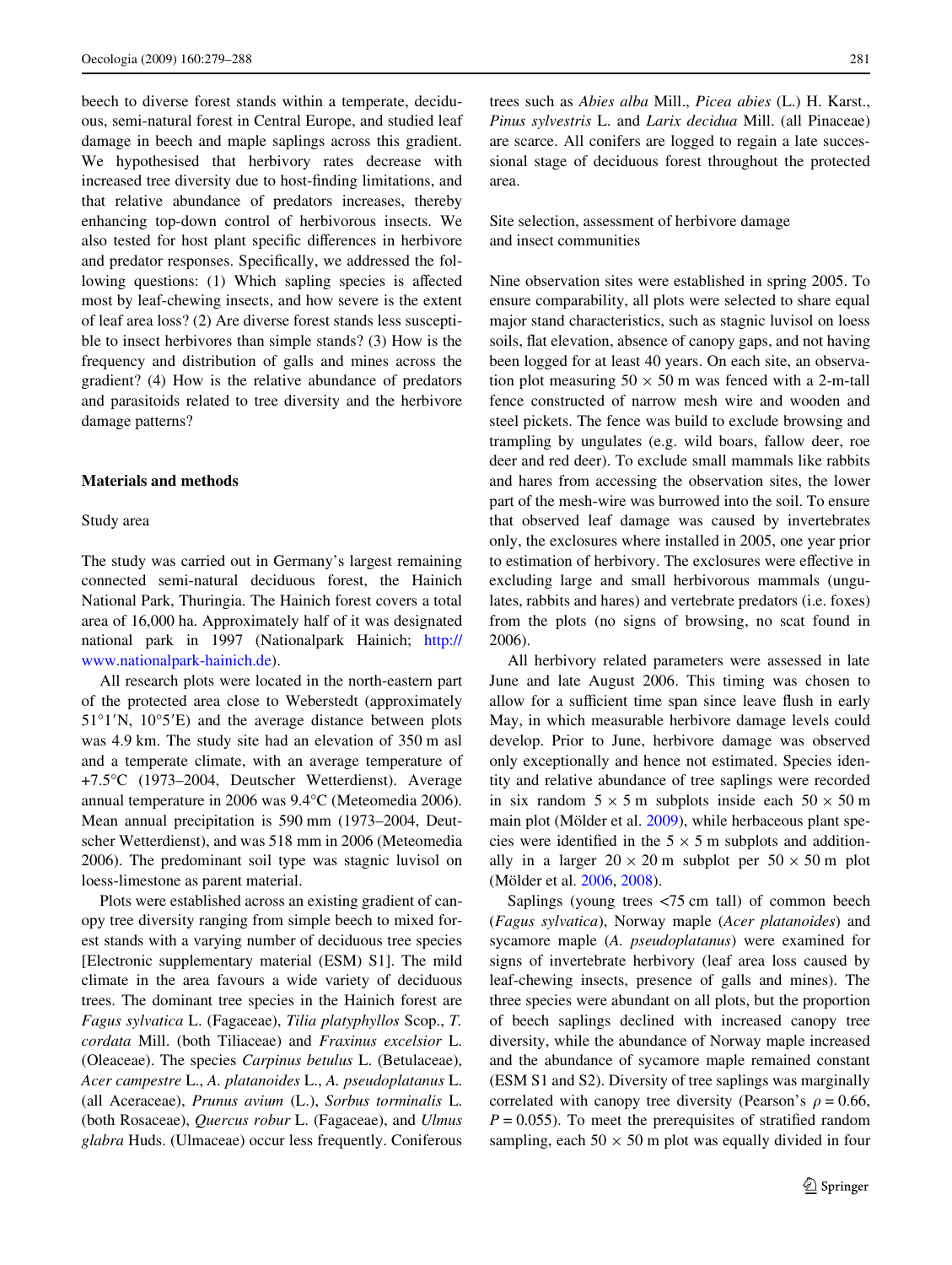quarters, and ten individuals of each sapling species were randomly drawn from these subplots. Hence, on each plot, 120 saplings (= 40 per species) were inspected for leaf area loss and presence of galls and mines. An exception was made for Norway maple, which was absent on one plot and, hence, not sampled on this plot.

In total, 1,040 saplings (13,728 leaves) were examined. Leaf area loss caused by leaf-chewing invertebrates was estimated in situ by visual inspection of each single leaf using percentage score classes modified after Wint  $(1983)$  $(1983)$  $(1983)$ ;  $0 = no$  damage,  $1 = 1-5\%$ ,  $2 = 6-30\%$ ,  $3 = 31-50\%$ ,  $4 = 51 - 70\%$ ,  $5 = 71 - 90\%$ ,  $6 = 90 - 100\%$ . Damage rates were calculated per sapling by summing up the score class means for each leaf. The sum was then divided by the number of leaves per sapling. We furthermore punched eight leaves of every tree species per plot with a hole puncher in June 2006. The length of the leaves, and of two undamaged control leaves, and the diameter of the holes were measured. Measurements were repeated in August 2006. The results showed that leaf growth did not affect the extent of leaf area loss (data available upon request).

Furthermore, the presence or absence of galls and mines was noted for each leaf and damage was expressed as proportion of infested leaves per plant. Additionally the number of leaves, sapling complexity (= number of primary branches), sapling height and percentage vegetation cover in a  $1 \times 1$  m sampling quadrat surrounding the sapling were recorded. On each plot, abundance and species identity was assessed for all canopy trees with a diameter breast height (dbh) >7 cm.

Each sapling used for the estimation of herbivory was also carefully inspected for the presence of invertebrates, which were identified in situ to at least order level. For a more comprehensive survey of the invertebrate fauna present, directly adjacent to each plot 30 beating samples (10 sapling replicates of each sapling species) were taken from randomly chosen saplings to ensure that the fauna on the research plots remained undisturbed. Beating samples were obtained by beating the saplings with a wooden club against a fabric funnel attached to a collecting jar. This resulted in a total of 520 beating samples. Samples were stored at  $-19^{\circ}$ C until processing.

## Sample processing and data analyses

Invertebrates were separated from plant material and debris and then preserved in 70% ethyl alcohol. When species level identification was impossible, individuals were assigned to the lowest possible taxonomic level (at least to order). All specimens, including the individuals observed in situ, were either grouped into the feeding guilds 'chewers', 'suckers', 'predators', and 'parasitoids', or classified as 'others' (ESM S3). The two groups of natural enemies,

predators and parasitoids, were combined for further analyses and are for simplification hereinafter referred to as predators.

Data were analysed using the statistical software package R 2.6 (R Development Core Team; [http://www.R-pro](http://www.R-project.org)[ject.org](http://www.R-project.org)). Normality of raw data was evaluated with Shapiro-Wilk tests followed by arcsine square-root transformation of all proportion data prior to further analyses. To analyse whether tree species generally differed in leaf area loss, one-way analysis of variance (ANOVA) was performed with tree species as a categorical explanatory variable, and a Tukey's honestly significant difference test (Tukey HSD) as a post-hoc comparison.

To account for individual proportions of tree species as well as for the number of species (Magurran [2004\)](#page-8-28), canopy tree diversity of the nine research plots was expressed as Shannon index based on stem counts of all individuals with a dbh  $>7$  cm. Tree diversity a priori influences a range of other abiotic and biotic plot conditions (Mölder et al. [2006](#page-8-26)), and some of them might also impact the observed herbivory patterns. No relationship with photosynthetic active radiation (PAR) was found, but soil C/N ratios were higher in simple beech stands, whereas the number of molluscs was higher in the most diverse forest stands (ESM S2).

Linear mixed effects models (LMEs; Pinheiro and Bates [2000](#page-8-29)) with leaf area loss, frequency of mines, frequency of galls and predator abundance as response variables were fitted separately for all three tree species using maximum likelihood. The significance of the fixed-effect terms in each model was tested using conditional *F* tests with terms tested sequentially in the order in which they had been added to the model. LMEs are advantageous compared to simple ANOVA models because they allow the inclusion of multiple nested random effects terms to account for temporal and/or spatial pseudoreplication. Before construction of the maximal model, explanatory variables (Shannon index, number of sapling tree species, number of herbaceous plant species, PAR, soil C/N, proportion of tree species in the canopy, proportion of tree species in the understory, sapling height, sapling complexity) were analysed for correlations, and all variables with a pairwise correlation coefficient  $\geq$ 0.6 were not included within the same model to minimize possible effects of multicollinearity. Shannon index was introduced as fixed variable after controlling for the variance explained by sapling complexity (number of primary branches). The maximal model was fitted with the following sequence: fixed effects = date, sapling complexity, Shannon index, Shannon index  $\times$  date; random effects were included as differences between slopes (dates) and intercepts (plots). After fitting the maximal model, model simplification was accomplished by stepwise deletion of non-significant terms based on differences in Akaike's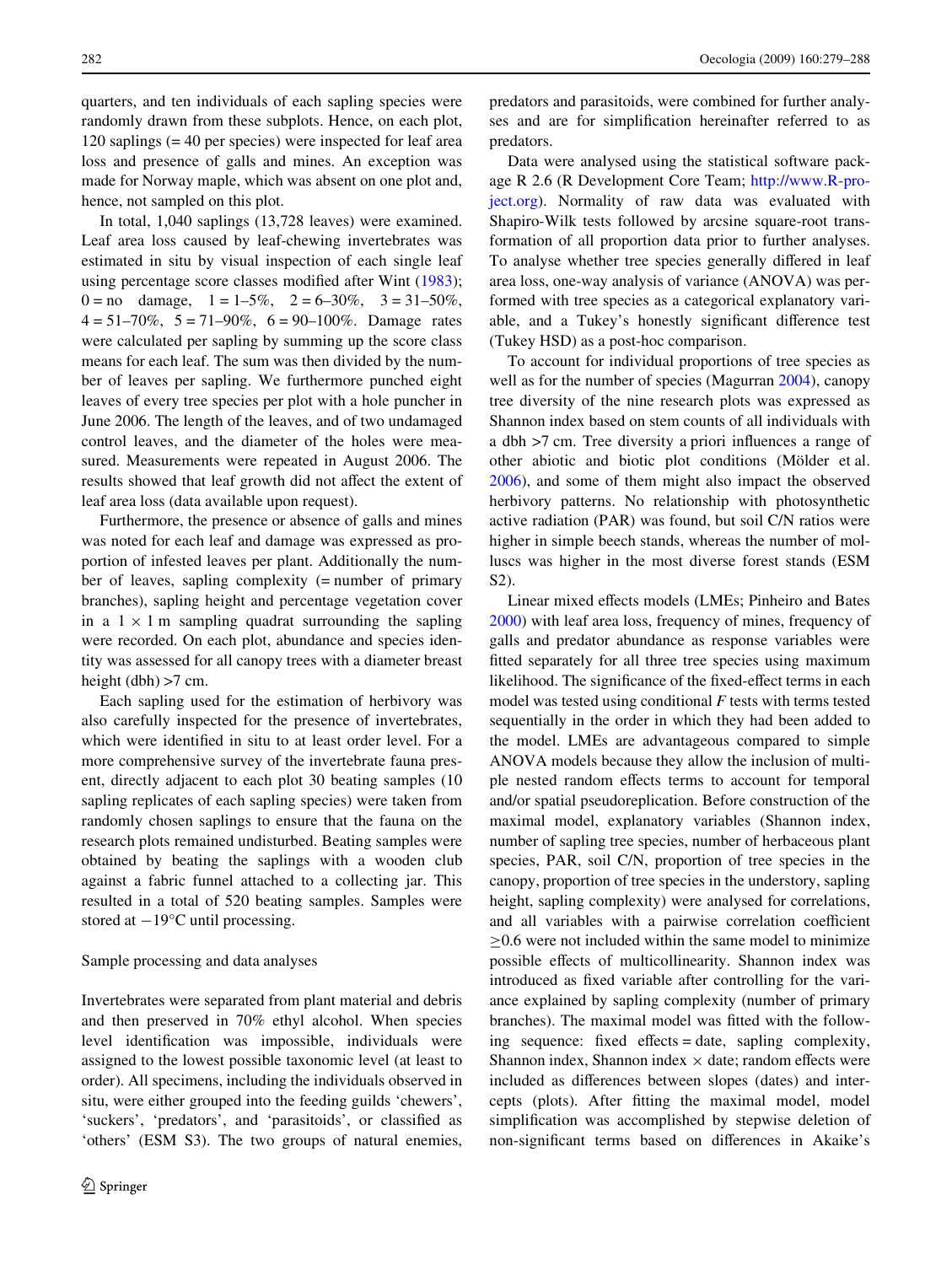| Response variable Effect |                                 | Beech               |   |       |                  | Norway maple             |   |      |                  | Sycamore maple       |        |       |                  |
|--------------------------|---------------------------------|---------------------|---|-------|------------------|--------------------------|---|------|------------------|----------------------|--------|-------|------------------|
|                          |                                 | Num $df$ Den $df$ F |   |       | $\boldsymbol{p}$ | Num $df$ Den $df$ F      |   |      | $\boldsymbol{p}$ | Num $df$ Den $df$ F  |        |       | $\boldsymbol{p}$ |
| Leaf area loss           |                                 |                     |   |       |                  |                          |   |      |                  |                      |        |       |                  |
|                          | Date                            | 1                   | 8 | 49.15 | $< 0.001$ 1      |                          | 7 |      | 9.58 0.018       | - 1                  | 8      | 8.77  | 0.018            |
|                          | Sapling complexity              |                     |   |       | ÷                |                          |   |      |                  | 1                    | $\tau$ | 26.59 | 0.001            |
|                          | Shannon index                   |                     | 7 | 16.6  | 0.005            |                          |   |      |                  |                      |        |       | t                |
|                          | Date $\times$ Shannon index $-$ |                     |   |       | ÷                |                          |   |      | ÷                |                      |        |       | ÷                |
| Frequency of mines       |                                 |                     |   |       |                  |                          |   |      |                  |                      |        |       |                  |
|                          | Date                            | 1                   | 8 | 31.9  | < 0.001          |                          |   |      |                  |                      |        |       |                  |
|                          | Sapling complexity              |                     |   |       |                  | Not tested               |   |      |                  | Not tested           |        |       |                  |
|                          | Shannon index                   |                     |   |       |                  |                          |   |      |                  |                      |        |       |                  |
|                          | Date $\times$ Shannon index $-$ |                     |   |       |                  |                          |   |      |                  |                      |        |       |                  |
| Frequency of galls       |                                 |                     |   |       |                  |                          |   |      |                  |                      |        |       |                  |
|                          | Date                            | 1                   | 8 | 15.38 | 0.004            |                          |   |      |                  |                      |        |       |                  |
|                          | Sapling complexity              |                     |   |       |                  | Not tested               |   |      |                  | No significant terms |        |       |                  |
|                          | Shannon index                   |                     |   |       |                  |                          |   |      |                  |                      |        |       |                  |
|                          | Date $\times$ Shannon index $-$ |                     |   |       |                  |                          |   |      |                  |                      |        |       |                  |
| Predator abundance       |                                 |                     |   |       |                  |                          |   |      |                  |                      |        |       |                  |
|                          | Date                            | 1                   | 7 | 9.76  | 0.017            |                          |   |      | ÷                |                      |        |       |                  |
|                          | Sapling complexity              |                     |   |       | ÷                | 1                        | 5 | 7    | 0.046            | No significant terms |        |       |                  |
|                          | Shannon index                   |                     | 7 | 10.88 | 0.013            | $\mathbf{1}$             | 5 | 4.73 | 0.081            |                      |        |       |                  |
|                          | Date $\times$ Shannon index 1   |                     | 7 | 10.44 | 0.014            | $\overline{\phantom{m}}$ |   |      |                  |                      |        |       |                  |

<span id="page-4-0"></span>Table 1 Simplified linear mixed effects models performed on different types of leaf damage and percent predator abundance on three tree sapling species on forest plots in the Hainich National Park

*Num df* numerator degrees of freedom, *Den df* denominator degrees of freedom, † removed during model simplification, *not tested* no observations made for response variable

Information Criterion (AIC) (Crawley [2007](#page-7-9)). AIC measures the lack of fit of the model; the model with the lower AIC is to be preferred (Burnham and Anderson [2002\)](#page-7-10). If the difference in AIC between two models was smaller than 2, empirical support for the model with the lower AIC was assumed to be substantially better (Burnham and Anderson [2002](#page-7-10)). Results for each response variable and tree species are presented in Table [1.](#page-4-0) To ensure that the assumptions of all tests were met, model residuals were inspected for normality and homogeneity of variances.

## **Results**

## Leaf area loss of tree saplings

By the end of the observation season, leaf area loss was generally higher in both maple species compared to beech (one-way ANOVA, sum of squares  $= 0.1$ , mean of squares = 0.06,  $F_{2,23}$  = 61.18,  $P < 0.001$ ). Beech saplings had an average loss of 1.5% leaf area per leaf, whereas leaf area loss was more than twice as high in Norway maple  $(3.6\%,$  Tukey HSD,  $P < 0.001$ ). Leaf area loss in sycamore

maple was highest (five times higher compared to beech, 7.6%, Tukey HSD, *P* < 0.001).

Damage increased with season (LME,  $F_{1,8} = 49.15$ , *P* < 0.001) and the response pattern remained constant in June and August. In August, leaf area loss was roughly 50% lower in the most species-rich stands compared to the simple beech stands (Fig. [1a](#page-5-0)). Relating the damage to canopy tree diversity, leaf area loss on beech declined with increased tree species richness (LME,  $F_{1,7} = 16.6$ , *P* = 0.005; Fig. [1a](#page-5-0)). No diversity-related pattern was found for the two maple species, but leaf area loss in sycamore maple was positively related to sapling complexity (LME, *F*<sub>1,7</sub> = 26.59, *P* = 0.001; Table [1\)](#page-4-0).

Frequency and distribution of mines and galls

Mines were only observed on beech, while galls were abundant on beech and sycamore maple. Mines surveyed on beech were caused by larvae of two species of microlepidopteran moths, *Stigmella hemagyrella* Kollar and *Stigmella tityrella* Stainton (Lepidoptera: Nepticulidae). The percentage of leaves infested with mines of *Stigmella* sp. increased during the season from less than 0.3 to 7.2% (LME,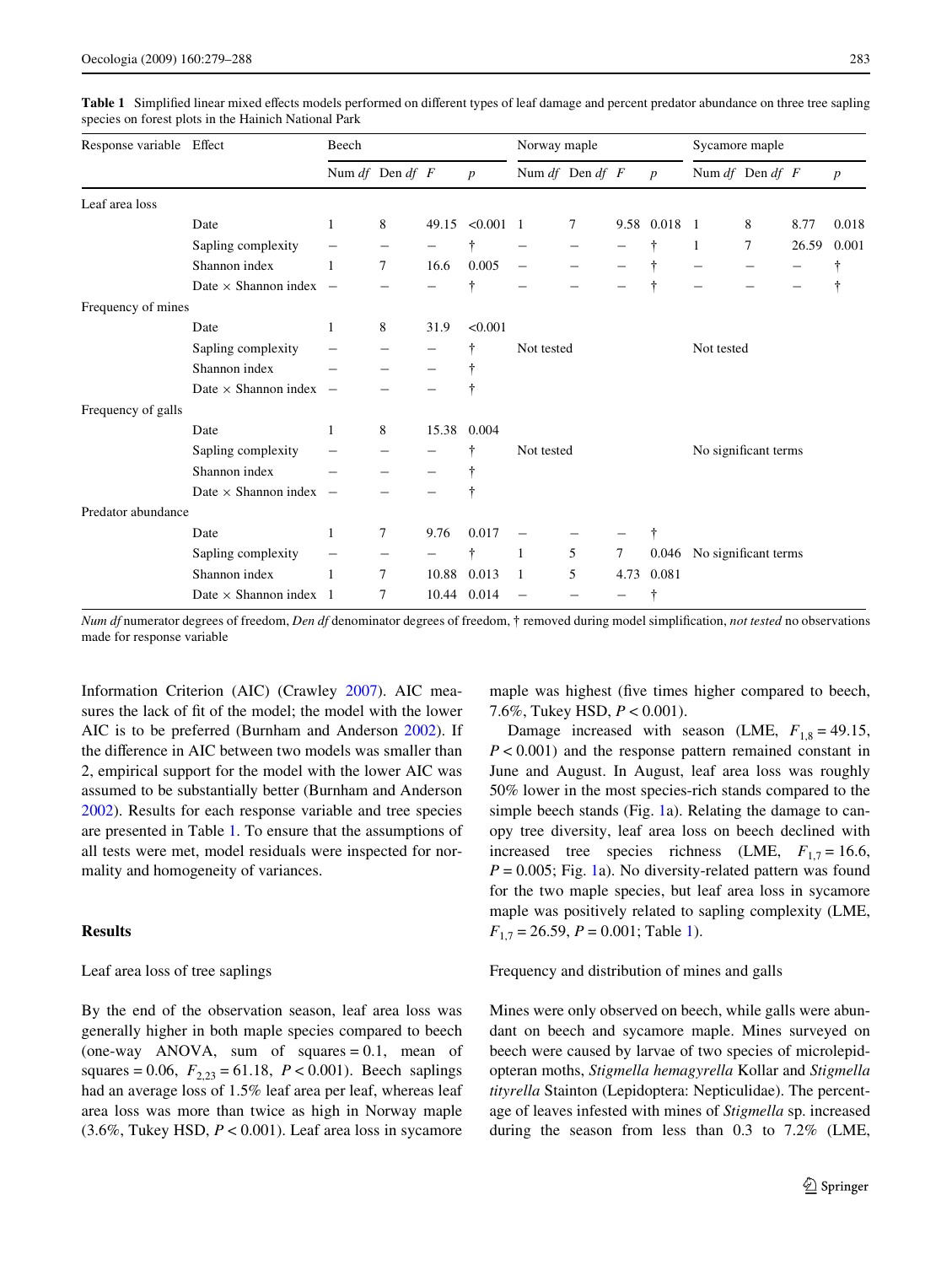

<span id="page-5-0"></span>**Fig. 1** Leaf damage of beech saplings (means per plot) across a tree diversity gradient ranging from monospecific beech to mixed forest stands in the Hainich National Park. **a** Percentage leaf area loss per leaf caused by leaf-chewing insects; **b** percentage of leaves infested with mines of *Stigmella* sp.; **c** percentage of leaves infested with galls of *Hartigiola annulipes* and *Mikiola fagi*. *Filled circles* June, *open circles* August

 $F_{1,8} = 31.9, P < 0.001$  $F_{1,8} = 31.9, P < 0.001$  $F_{1,8} = 31.9, P < 0.001$ ; Fig. 1b). In the two most diverse forest stands, there was hardly any increase in mine frequency from June to August. Mine frequency did not correlate with canopy tree diversity (Table [1](#page-4-0)).

Galls on beech saplings were induced by two gall forming midges (Diptera: Cecidomyiidae), *Hartigiola annulipes* Hartig and *Mikiola fagi* (Hart.). The percentage of leaves infested with galls was higher in August compared to June (LME,  $F_{1,8} = 15.38$ ,  $P = 0.004$ ) and the overall pattern of distribution was similar for both months (Fig [1](#page-5-0)c). By the end of the season, gall frequency ranged from 0.1 up to 7.9% infested leaves, but was not related to canopy tree diversity. Galls on sycamore maple were induced by the gall-forming mite *Aceria macrorhynchus* Nalepa (Acari: Eriophyidae), but showed no response to the factors tested (Table [1\)](#page-4-0).

#### Arthropod Community structure

In total, 2,593 arthropods were counted across all plots. Herbivorous and predatory species were grouped into four feeding guilds: leaf chewers, leaf suckers, predators and parasitoids (ESM S3). No adult leaf miners or gall formers were observed. Of all guilds, predators were most abundant (37.2%), while leaf suckers were the most abundant herbivore feeding guild (19.2%; Table [2](#page-5-1)). Parasitoids contributed 3.9% and leaf-chewing insects amounted to 4.5% of the total community (Table  $2$ ). Identified individuals that do not feed on trees, as well as predators that only prey on minute prey (e.g. predatory mites), were excluded from further analyses.

Both date (LME,  $F_{1,7} = 9.76$ ,  $P = 0.017$ ) and canopy tree diversity (LME,  $F_{1,7} = 10.88$ ,  $P = 0.013$ ) affected relative abundance of predators and parasitoids on beech saplings, but responses differed depending on observation of month (significant date  $\times$  Shannon index interaction, LME,  $F_{1,7} = 10.44$ ,  $P = 0.014$ , Fig. [2\)](#page-6-0). In June, the percentage of predators increased with increasing tree diversity by

<span id="page-5-1"></span>**Table 2** Number of specimens and relative abundance (% of total) of different insect feeding guilds, sampled or observed on forest plots in the Hainich National Park

|              | June | August | Total | $\%$              |
|--------------|------|--------|-------|-------------------|
| Leaf chewers | 36   | 81     | 117   | 4.5               |
| Leaf suckers | 164  | 334    | 498   | 19.2              |
| Predators    | 191  | 774    | 965   | 37.2              |
| Parasitoids  | 51   | 51     | 102   | 3.9               |
| Other        | 221  | 690    | 911   | 35.1              |
| Total        |      |        | 2,593 | 99.9 <sup>a</sup> |
|              |      |        |       |                   |

<sup>a</sup> The sum of the percentages falls below 100% due to rounding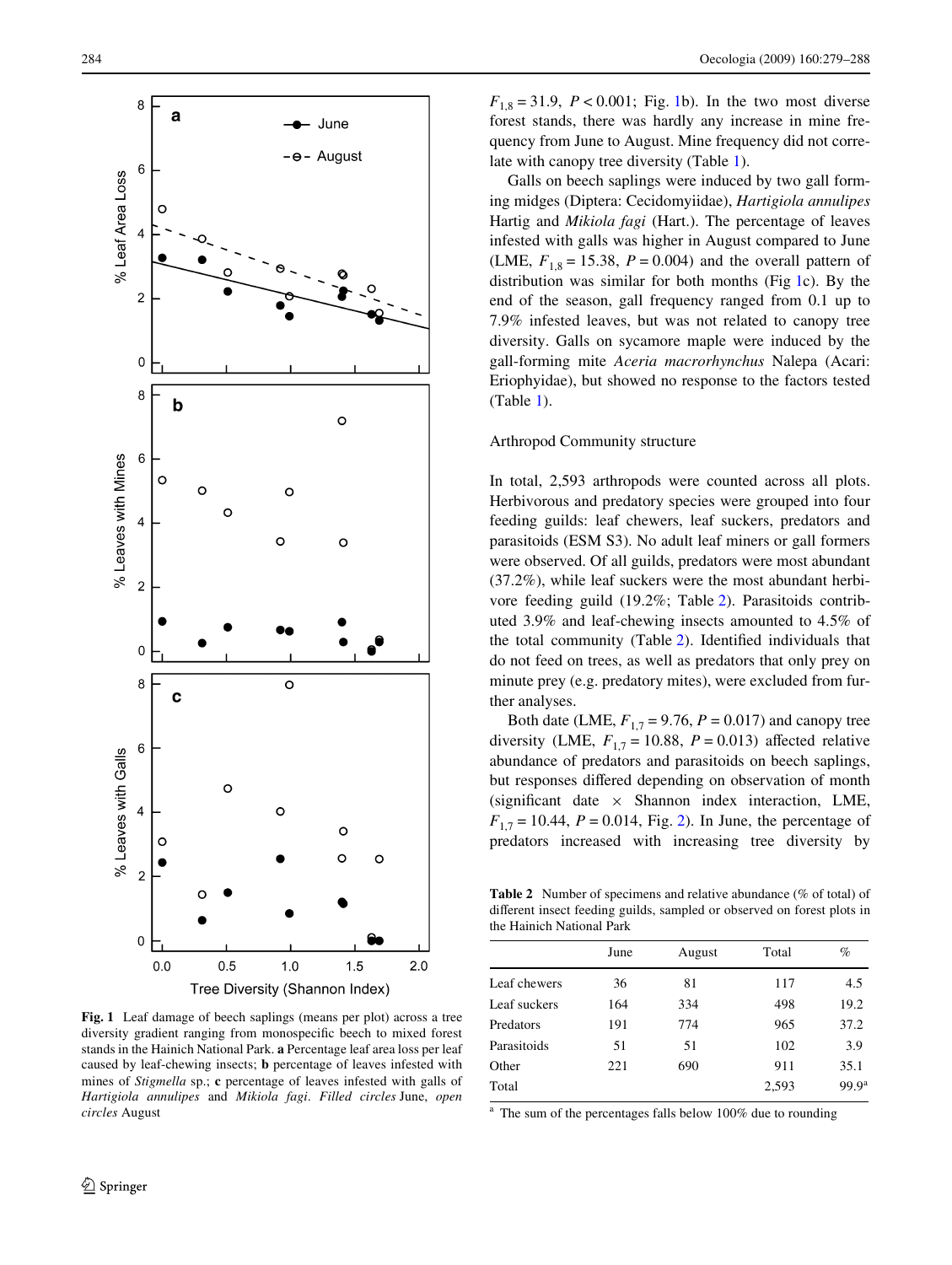

<span id="page-6-0"></span>**Fig. 2** Relative abundance of predators and parasitoids (per plot) on beech saplings across a tree diversity gradient ranging from monospecific beech to mixed forest stands in the Hainich National Park. Filled *circles* June, *open circles* August

roughly 1/3, but in August the abundance of predators and parasitoids decreased with increased tree diversity. The relative abundance of predators and parasitoids was generally high (ranging from 63.6 to 100% of the total community; Fig. [2](#page-6-0)).

No significant pattern was found for the relative abundance of predators and parasitoids on sycamore maple. The arthropod community on Norway maple was not affected by canopy tree species richness (LME,  $F_{1.5} = 4.73$ ,  $P = 0.081$ ; Table [1\)](#page-4-0), but related to sapling complexity (LME,  $F_{1,5} = 7$ ,  $P = 0.046$ ; Table [1\)](#page-4-0).

## **Discussion**

Our data support the hypothesis that tree saplings in diverse forest stands are less susceptible to herbivory, but the response was strongly dependent on tree species identity, as well as on herbivore feeding guild. This result is consistent with findings in the boreal zone where no general reduction of herbivore damage in the canopy of mixed forest stands was observed (Koricheva et al. [2006](#page-8-6); Vehviläinen et al. [2006,](#page-9-1) [2007](#page-9-2)). Vehviläinen et al. [\(2006\)](#page-9-1) suggest that higher quantities of deciduous trees in conifer forests may explain why in some species-rich stands herbivore damage is not reduced as hypothesised. Deciduous trees have been found to attract more generalist herbivores than conifers. Due to possible dispersal of these generalists across various neighbouring tree species, herbivory rates in forest stands with a higher proportion of deciduous trees might show only subtle or no responses to increased tree species richness (Jactel et al. [2005\)](#page-8-12). Our results do not fully support this assumption. We still found a decrease of leaf area loss on beech saplings, with beech saplings and mature beech trees decreasing in abundance across the deciduous tree diversity gradient—a pattern, which has been explained by mechanisms such as resource concentration (Tahvanainen and Root [1972](#page-9-3); Root [1973\)](#page-8-9). The Janzen-Connell hypothesis (Janzen [1970;](#page-8-30) Connell [1971\)](#page-7-11) also predicts that survival of tree saplings improves with increased parental distance, because herbivores more easily disperse to conspecific saplings growing in dense patches, especially near parent trees. One of the prerequisites to apply these hypotheses is that the herbivores in question are specialists (Risch et al. [1983\)](#page-8-1). The few leaf-chewing species identified in our study feed on various tree species, and cannot be categorised as specialists in the narrow sense of feeding only on one host plant. Nevertheless, some of these species such as *Dasychira pudibunda* (Lepidoptera: Lymantriidae) show a strong host preference for beech (Schwenke [1978\)](#page-8-31). Such ecological preferences, rather than strict resource specialisation, might have effectively protected beech saplings from leaf area loss in species-rich forest stands.

Our results for miners and gall formers, though specialised insects, showed no evidence for associational resistance. Vehviläinen et al. [\(2007](#page-9-2)) suggest feeding preferences as a possible explanation for observed declines of leaf miners in boreal mixed stands, but did not find the same response for gall-forming and leaf-chewing insects. The inconsistent results for chewers, leaf miners and gall-forming insects in different forest types imply that feeding specialisation may be just one of several mechanisms shaping herbivory–tree diversity relationships.

Seasonality and population dynamics after initial colonisation may be important (Otway et al. [2005](#page-8-32)), but damage patterns in our study were consistent for all observed guilds at both observation dates. This is contrary to observations on deciduous trees in other forest ecosystems, where diversity effects for miners and leaf-chewing insects were more apparent early in the year and then reversed (Vehviläinen et al. [2007](#page-9-2)).

Examples for in situ top-down control of insect herbivores by predators in forest ecosystems of different diversity are scarce (Riihimaki et al. [2005](#page-8-33)), but have been shown in experiments (Jactel et al. [2006;](#page-8-2) Kaitaniemi et al. [2007](#page-8-4)). However, recent evaluations question the relevance of the enemies hypothesis in forest ecosystems, and relate predator abundance to the presence of certain tree species rather than to tree diversity as such (Schuldt et al. [2008;](#page-8-34) Vehviläinen et al. [2008](#page-9-6)). Here, predator abundance on beech saplings was high and increased in the species rich forest stands in June when the leaves where young. This supports the enemies hypothesis (Root [1973;](#page-8-9) Russell [1989\)](#page-8-10)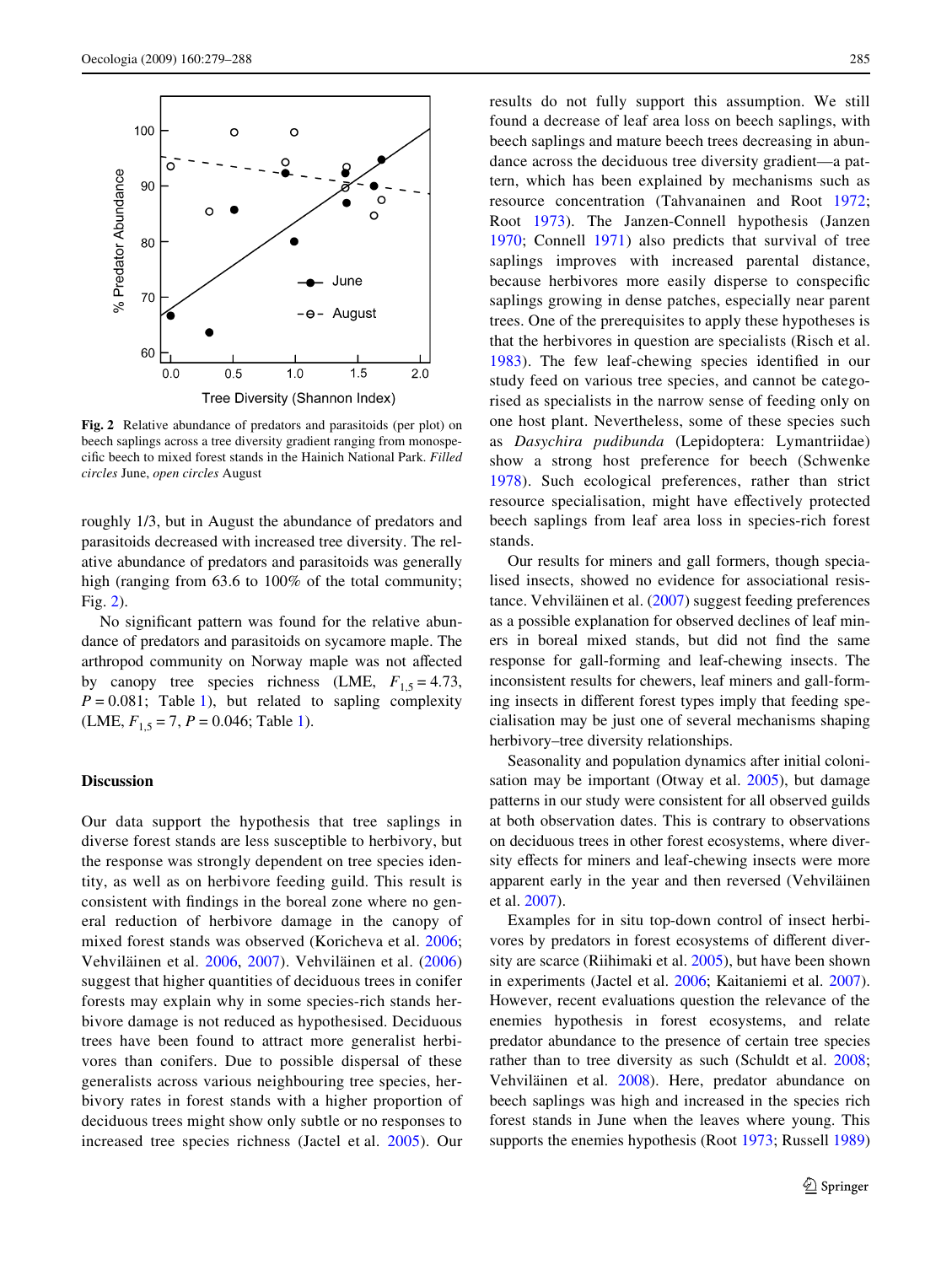and suggests a diversity-related seasonal increase of topdown control, similar to observations in other ecosystems (Schmitz et al. [2000,](#page-8-35) Schmitz [2003\)](#page-8-36).

Besides insect herbivores, molluscs also play an important role as herbivores in forest systems (Jennings and Barkham [1975a](#page-8-37), [b;](#page-8-38) Cote et al. [2005\)](#page-7-12), and particularly maple is a known food resource for snails and slugs (Pigot and Leather [2008\)](#page-8-39). Herbivory patterns in our examination could not be related to the abundance of snails and slugs at the time of observation, but the higher abundance of molluscs on the most species-rich plots (ESM S2) might be one reason why herbivore damage on maple was not affected by tree diversity. Both maple species were generally more attractive to invertebrate herbivores than beech, but data explaining why beech seems to be less palatable compared to other tree species are scarce. Further investigations should aim to test for species-specific defence mechanisms (e.g. phenolics, condensed tannin and toughness of leaves) or differences in nutrient availability when growing under the same conditions. Norway maple has previously been shown to have a high N content and thus a narrow C/N ratio in the foliage (Hilfreich [1991\)](#page-8-40), which has been used to explain higher herbivore damage (Brötje and Schmidt [2005](#page-7-13)). The soil C/N ratios observed in our study were slightly increased in the simple beech stands, which was contrary to the observed higher herbivore load for beech on these plots. In addition, this should affect all tree species alike, unless differences exist in soil nutrient uptake and utilisation in the plant. Light availability was very low in all stands  $(0.7–2.7\%)$  of daylight intensity) and insufficient for further height growth of regeneration. Only the growth of *Fagus sylvatica* and *Fraxinus excelsior* was slightly sensitive to the marginally fluctuating irradiation (Mölder et al. [2009](#page-8-25)). Herbivores have previously been shown to be more active in forest gaps (Norghauer et al. [2008\)](#page-8-20). But even though the simple beech stands we studied had higher PAR transmissivity by trend (Mölder et al. [2009](#page-8-25)), in these stands only beech saplings suffered more herbivore damage compared to saplings in the rather darker mixed forest stands. Differences in light availability amongst our forest stands might be too subtle to have any general effect on sapling herbivory, since we did not investigate fully sun-exposed gaps as did Norghauer et al. [\(2008](#page-8-20)).

In conclusion, our study reveals new insights into the effects of tree diversity on levels of herbivory, herbivore and predator abundances in selected tree species at the sapling stage. Tree diversity has only limited explanatory power for the observed patterns in herbivory or insect abundances. By contrast, the identity and abundance of the observed tree species and seasonal effects were much better predictors in many cases. Hence, according to our results, species identity effects may be more important than species diversity per se. While it is difficult to draw such strong conclusions from observational studies alone, it will be interesting to see if tree diversity experiments simulating temperate deciduous forests such as the BIOTREE experiment (Scherer-Lorenzen et al. [2007\)](#page-8-41) will show similar trends.

**Acknowledgements** Financial support was obtained by the DFG (German Research Foundation) within the framework of the Research Training Group "Graduiertenkolleg 1086: The role of biodiversity for biogeochemical cycles and biotic interactions in temperate deciduous forests". We thank Christoph Leuschner, Frank Thomas, Hermann Jungkunst and Stefan Fleck for coordination of the Research Training Group and also acknowledge Mascha Jacob, Karl M. Daenner, Anja Guckland, Catharina Meinen and Andreas Mölder for providing data on biotic and abiotic plot characteristics. We thank Kyle Rea for proofreading and two anonymous reviewers for helpful comments on the manuscript. All examinations complied with the current law in the country of performance.

#### **References**

- <span id="page-7-2"></span>Andow DA (1991) Vegetational diversity and arthropod population response. Annu Rev Entomol 36:561–586
- <span id="page-7-8"></span>Ayres E, Heath J, Possell M, Black HIJ, Kerstiens G, Bardgett RD (2004) Tree physiological responses to above-ground herbivory directly modify below-ground processes of soil carbon and nitrogen cycling. Ecol Lett 7:469–479
- <span id="page-7-0"></span>Balvanera P, Pfisterer AB, Buchmann N, He JS, Nakashizuka T, Raffaelli D, Schmid B (2006) Quantifying the evidence for biodiversity effects on ecosystem functioning and services. Ecol Lett 9:1146– 1156
- <span id="page-7-6"></span>Boege K, Marquis RJ (2005) Facing herbivory as you grow up: the ontogeny of resistance in plants. Trends Ecol Evol 20:441–448
- <span id="page-7-13"></span>Brötje J-H, Schmidt W (2005) Spitzahorn (*Acer platanoides*) im Kalkbuchenwald. Struktur, Streufall, Samenproduktion und Fraßschäden. Forst Holz 60:497–502
- <span id="page-7-10"></span>Burnham KP, Anderson DR (2002) Model selection and multimodel interference. A practical information-theoretic approach. Springer, New York
- <span id="page-7-1"></span>Cardinale BJ, Srivastava DS, Duffy JE, Wright JP, Downing AL, Sankaran M, Jouseau C (2006) Effects of biodiversity on the functioning of trophic groups and ecosystems. Nature 443:989–992
- <span id="page-7-4"></span>Carnus JM, Parrotta J, Brockerhoff E, Arbez M, Jactel H, Kremer A, Lamb D, O'hara K, Walters B (2006) Planted forests and biodiversity. J For 104:65–77
- <span id="page-7-11"></span>Connell JH (1971) On the role of natural enemies in preventing competetive exclusion in some marine animals and in rain forest trees. In: den Boer PJ, Gradwell GR (eds) Dynamics of populations. Centre for Agricultural Publishing and Documentation, Wageningen, pp 298–312
- <span id="page-7-12"></span>Cote M, Ferron J, Gagnon R (2005) Invertebrate Predation of Postdispersal Seeds and Juvenile Seedlings of Black Spruce (*Picea mariana*) in the Boreal Forest of Eastern Canada. Can J For Res 35:674–681
- <span id="page-7-9"></span>Crawley MJ (2007) The R book. Wiley, Chichester
- <span id="page-7-7"></span>Forkner RE, Marquis RJ, Lill JT, Le Corff J (2006) Impacts of alternative timber harvest practices on leaf-chewing herbivores of Oak. Conserv Biol 20:429–440
- <span id="page-7-3"></span>Hanley ME (2004) Seedling herbivory and the influence of plant species richness in seedling neighbourhoods. Plant Ecol 170:35–41
- <span id="page-7-5"></span>Hanley ME, Fegan EL (2007) Timing of cotyledon damage affects growth and flowering in mature plants. Plant Cell Environ 30:812–819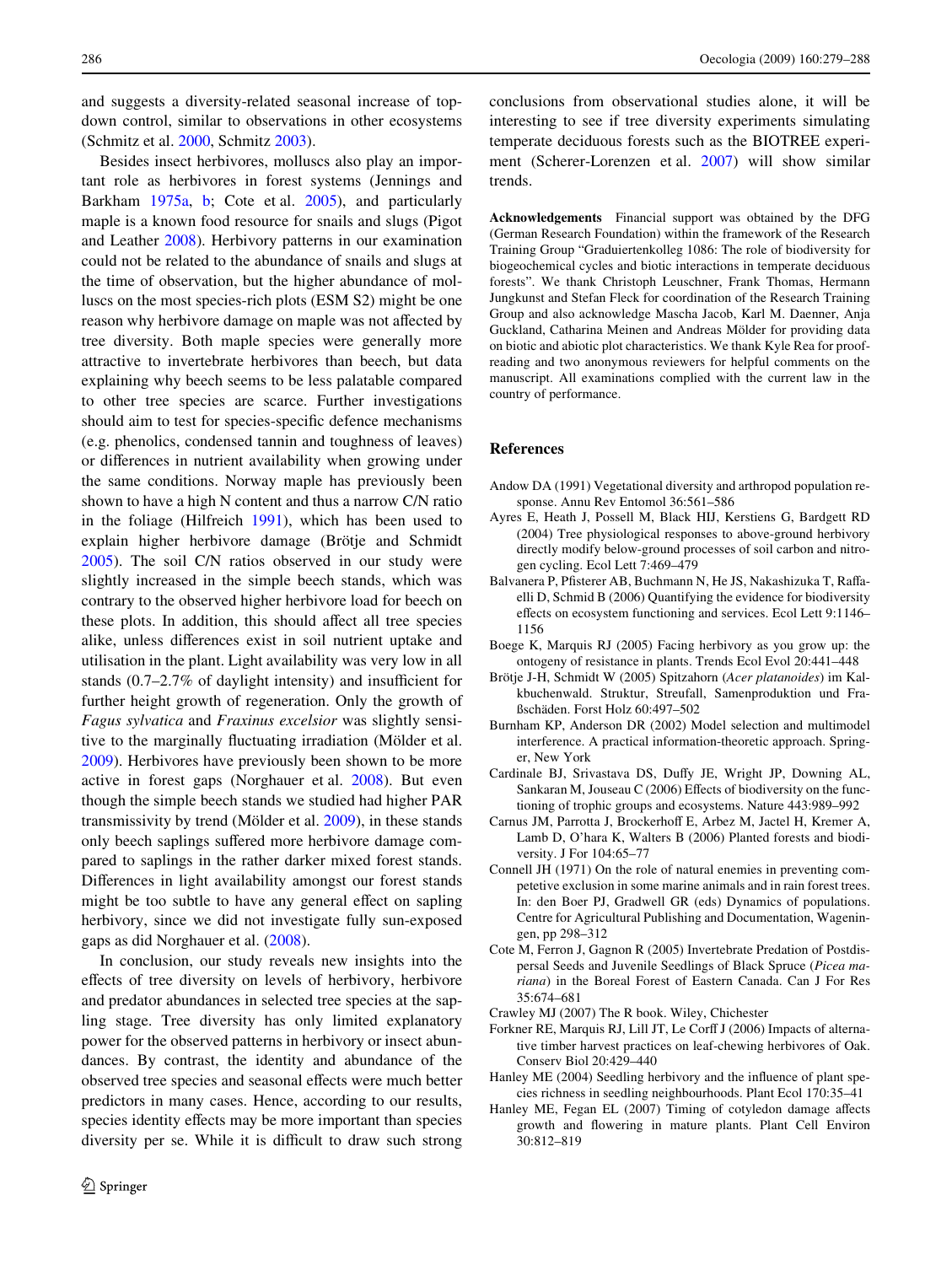- <span id="page-8-15"></span>Hester AJ, Edenius L, Buttenschon RM, Kuiters AT (2000) Interactions between forests and herbivores: the role of controlled grazing experiments. Forestry 73:381–391
- <span id="page-8-40"></span>Hilfreich H (1991) Forstliches und Nichtforstliches über den Ahorn. Waldwirt 18:55–59
- <span id="page-8-0"></span>Hooper DU, Chapin FS, Ewel JJ, Hector A, Inchausti P, Lavorel S, Lawton JH, Lodge DM, Loreau M, Naeem S, Schmid B, Setala H, Symstad AJ, Vandermeer J, Wardle DA (2005) Effects of biodiversity on ecosystem functioning: a consensus of current knowledge. Ecol Monogr 75:3–35
- <span id="page-8-22"></span>Huttunen L, Niemela P, Peltola H, Heiska S, Rousi M, Kellomaki S (2007) Is a defoliated silver birch seedling able to overcompensate the growth under changing climate? Environ Exp Bot 60:227–238
- <span id="page-8-3"></span>Jactel H, Brockerhoff EG (2007) Tree diversity reduces herbivory by forest insects. Ecol Lett 10:835–848
- <span id="page-8-13"></span>Jactel H, Goulard M, Menassieu P, Goujon G (2002) Habitat diversity in forest plantations reduces infestations of the pine stem borer *Dioryctria sylvestrella*. J Appl Ecol 39:618–628
- <span id="page-8-12"></span>Jactel H, Brockerhoff E, Duelli P (2005) A test of the biodiversity-stability theory: meta-analysis of tree species diversity effects on insect pest infestations, and re-examination of responsible factors. In: Scherer-Lorenzen M, Körner Ch, Schulze E-D (eds) Forest diversity and function. Temperate and boreal systems. Ecological studies 176. Springer, Berlin, pp 235–262
- <span id="page-8-2"></span>Jactel H, Menassieu P, Vetillard F, Gaulier A, Samalens JC, Brockerhoff EG (2006) Tree Species diversity reduces the invasibility of maritime pine stands by the bast scale, *Matsucoccus feytaudi* (Homoptera:Margarodidae). Can J For Res 36:314–323
- <span id="page-8-30"></span>Janzen DH (1970) Herbivores and number of tree species in tropical forests. Am Nat 104:501–528
- <span id="page-8-37"></span>Jennings TJ, Barkham JP (1975a) Food of slugs in mixed deciduous woodland. Oikos 26:211–221
- <span id="page-8-38"></span>Jennings TJ, Barkham JP (1975b) Slug populations in mixed deciduous woodland. Oecologia 20:279–286
- <span id="page-8-4"></span>Kaitaniemi P, Riihimaki J, Koricheva J, Vehvilainen H (2007) Experimental evidence for associational resistance against the european pine sawfly in mixed tree stands. Silva Fenn 41:259–268
- <span id="page-8-7"></span>Karban R (2007) Associational resistance for mule's ears with sagebrush neighbors. Plant Ecol 191:295–303
- <span id="page-8-23"></span>Kluth S, Kruess A, Tscharntke T (2001) Interactions between the rust fungus *Puccinia punctiformis* and ectophagous and endophagous insects on creeping thistle. J Appl Ecol 38:548–556
- <span id="page-8-6"></span>Koricheva J, Vehviläinen H, Riihimaki J, Ruohomaki K, Kaitaniemi P, Ranta H (2006) Diversification of tree stands as a means to manage pests and diseases in boreal forests: myth or reality? Can J For Res 36:324–336
- <span id="page-8-17"></span>Ladd BM, Facelli JM (2005) Effects of competition, resource availability and invertebrates on tree seedling establishment. J Ecol 93:968–977
- <span id="page-8-16"></span>Le Corff J, Marquis RJ (1999) Differences between understorey and canopy in herbivore community composition and leaf quality for two oak species in Missouri. Ecol Entomol 24:46–58
- <span id="page-8-24"></span>Leuschner C, Meier IC, Hertel D (2006) On the niche breadth of *Fagus sylvatica*: soil nutrient status in 50 Central European beech stands on a broad range of bedrock types. Ann For Sci 63:355–368
- <span id="page-8-21"></span>Leuschner C, Jungkunst HF, Fleck S (2009) Functional role of forest diversity: pros and cons of synthetic stands and across-site comparisons in established forests. Basic Appl Ecol 10:1–9
- <span id="page-8-18"></span>Löf M, Paulsson R, Rydberg D, Welander NT (2005) The influence of different overstory removal on planted spruce and several broadleaved tree species: survival, growth and pine weevil damage during three years. Ann For Sci 62:237–244
- <span id="page-8-28"></span>Magurran AE (2004) Measuring biological diversity. Blackwell, Oxford
- <span id="page-8-14"></span>Maron JL (1997) Interspecific competition and insect herbivory reduce Bush Lupine (*Lupinus arboreus*) seedling survival. Oecologia 110:284–290
- <span id="page-8-19"></span>Massey FP, Massey K, Press MC, Hartley SE (2006) Neighbourhood composition determines growth, architecture and herbivory in tropical rain forest tree seedlings. J Ecol 94:646–655
- <span id="page-8-11"></span>Mauchline AL, Osborne JL, Martin AP, Poppy GM, Powell W (2005) The effects of non-host plant essential oil volatiles on the behaviour of the pollen beetle *Meligethes aeneus*. Entomol Exp Appl 114:181–188
- <span id="page-8-26"></span>Mölder A, Bernhardt-Römermann M, Schmidt W (2006) Forest ecosystem research in Hainich National Park (Thuringia): first results on flora and vegetation in stands with contrasting tree species diversity. Waldökologie-Online 3:83–99
- <span id="page-8-27"></span>Mölder A, Bernhardt-Römermann M, Schmidt W (2008) Herb-layer diversity in deciduous forests: raised by tree richness or beaten by beech? For Ecol Manag 256:272–281
- <span id="page-8-25"></span>Mölder A, Bernhardt-Römermann M, Schmidt W (2009) Vielfältige Baumschicht—reichhaltige Verjüngung? Zur Naturverjüngung von artenreichen Laubwäldern im Nationalpark Hainich. Allg Forst Jagd 180:49–60
- <span id="page-8-20"></span>Norghauer JM, Malcolm JR, Zimmerman BL (2008) Canopy cover mediates interactions between a specialist caterpillar and seedlings of a neotropical tree. J Ecol 96:103–113
- <span id="page-8-32"></span>Otway SJ, Hector A, Lawton JH (2005) Resource dilution effects on specialist insect herbivores in a grassland biodiversity experiment. J Anim Ecol 74:234–240
- <span id="page-8-39"></span>Pigot AL, Leather SR (2008) Invertebrate predators drive distancedependent patterns of seedling mortality in a temperate tree *Acer Pseudoplatanus*. Oikos 117:521–530
- <span id="page-8-29"></span>Pinheiro JC, Bates DM (2000) Mixed-effects models in S and S-PLUS. Springer, New York
- <span id="page-8-33"></span>Riihimaki J, Kaitaniemi P, Koricheva J, Vehvilainen H (2005) Testing the enemies hypothesis in forest stands: the important role of tree species composition. Oecologia 142:90–97
- <span id="page-8-1"></span>Risch SJ, Andow D, Altieri MA (1983) Agroecosystem diversity and pest control: data, tentative conclusions, and new research directions. Environ Entomol 12:625–629
- <span id="page-8-9"></span>Root RB (1973) The organisation of a plant-arthropod association in simple and diverse habitats: the fauna of collards, *Brassica olacea*. Ecol Monogr 43:95–124
- <span id="page-8-10"></span>Russell EP (1989) Enemies hypothesis: a review of the effect of vegetational diversity on predatory insects and parasitoids. Environ Entomol 18:590–599
- <span id="page-8-5"></span>Scherber C, Mwangi PN, Temperton VM, Roscher C, Schumacher J, Schmid B, Weisser WW (2006) Effects of plant diversity on invertebrate herbivory in experimental grassland. Oecologia 147:489–500
- <span id="page-8-41"></span>Scherer-Lorenzen M, Schulze ED, Don A, Schumacher J, Weller E  $(2007)$  Exploring the functional significance of forest diversity: a new long-term experiment with temperate tree species (Biotree). Perspect Plant Ecol Evol Syst 9:53–70
- <span id="page-8-36"></span>Schmitz OJ (2003) Top predator control of plant biodiversity and productivity in an old-field ecosystem. Ecol Lett 6:156-163
- <span id="page-8-35"></span>Schmitz OJ, Hambäck PA, Beckerman AP (2000) Trophic cascades in terrestrial systems: a review of the effects of carnivore removals on plants. Am Nat 155:141–153
- <span id="page-8-34"></span>Schuldt A, Fahrenholz N, Brauns M, Migge-Kleian S, Platner C, Schaefer M (2008) Communities of ground-living spiders in deciduous forests: does tree species diversity matter? Biodivers Conserv 17:1267–1284
- <span id="page-8-31"></span>Schwenke W (1978) Die Forstschädlinge Europas. Dritter Band. Schmetterlinge. Paul Parey, Hamburg
- <span id="page-8-8"></span>Sholes ODV (2008) Effects of associational resistance and host density on woodland insect herbivores. J Anim Ecol 77:16–23